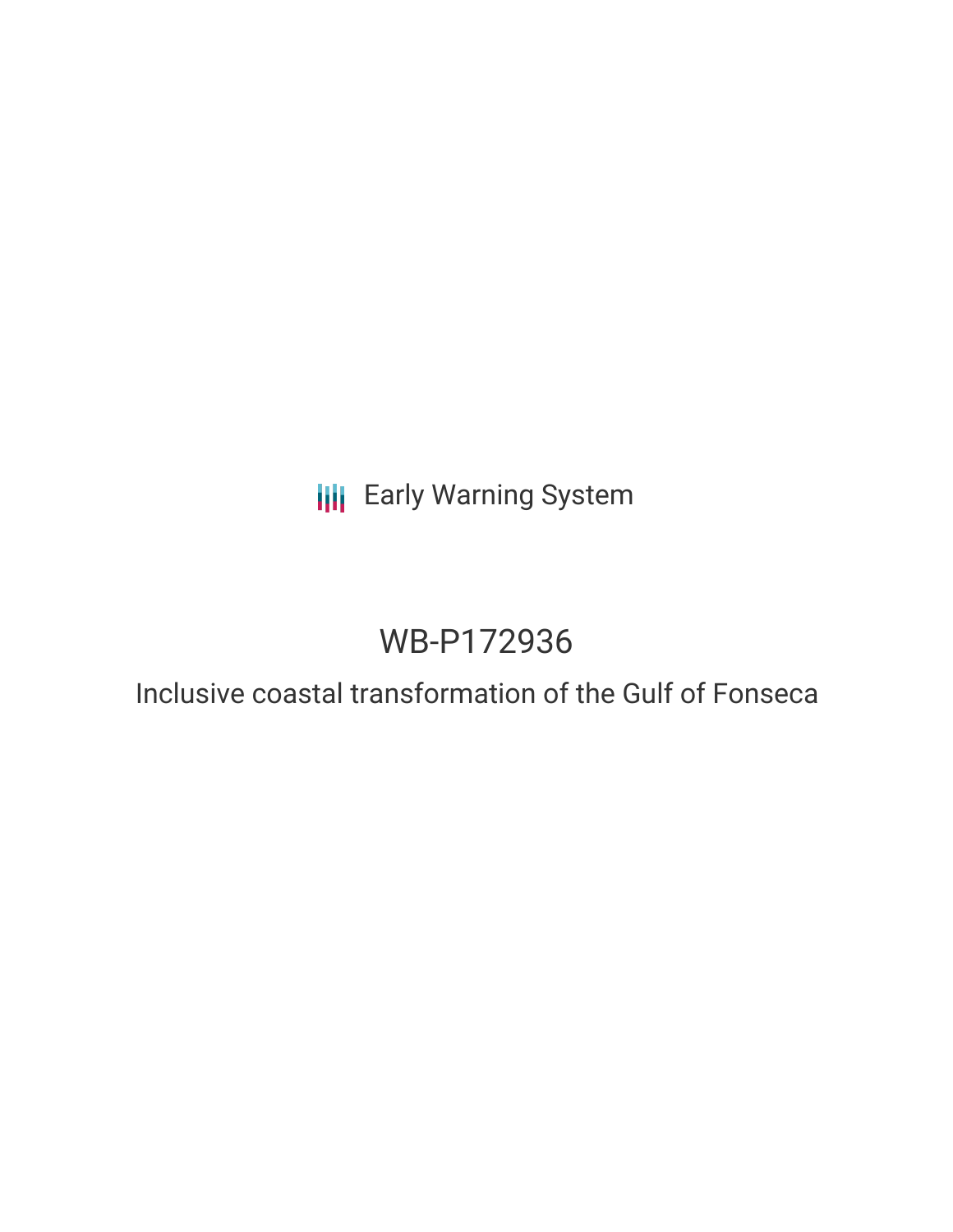### **Quick Facts**

| <b>Countries</b>               | El Salvador, Honduras, Nicaragua   |
|--------------------------------|------------------------------------|
| <b>Specific Location</b>       | <b>Gulf of Fonseca</b>             |
| <b>Financial Institutions</b>  | World Bank (WB)                    |
| <b>Status</b>                  | Pipeline                           |
| <b>Bank Risk Rating</b>        |                                    |
| <b>Borrower</b>                | Regional                           |
| <b>Sectors</b>                 | Industry and Trade, Infrastructure |
| <b>Investment Amount (USD)</b> | \$60.00 million                    |
| <b>Project Cost (USD)</b>      | \$66.60 million                    |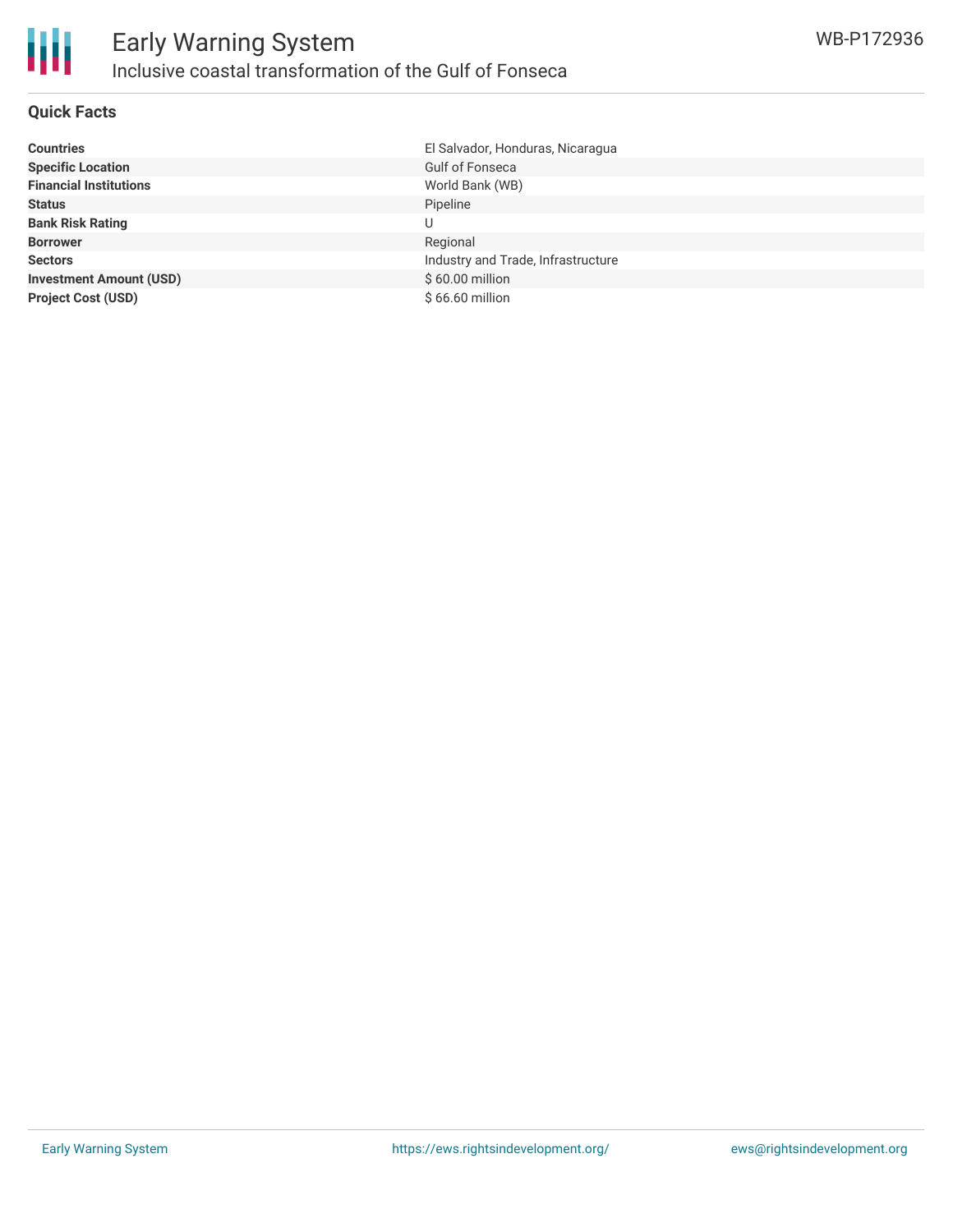

# **Project Description**

To promote sustainable and inclusive development of the Gulf of Fonseca.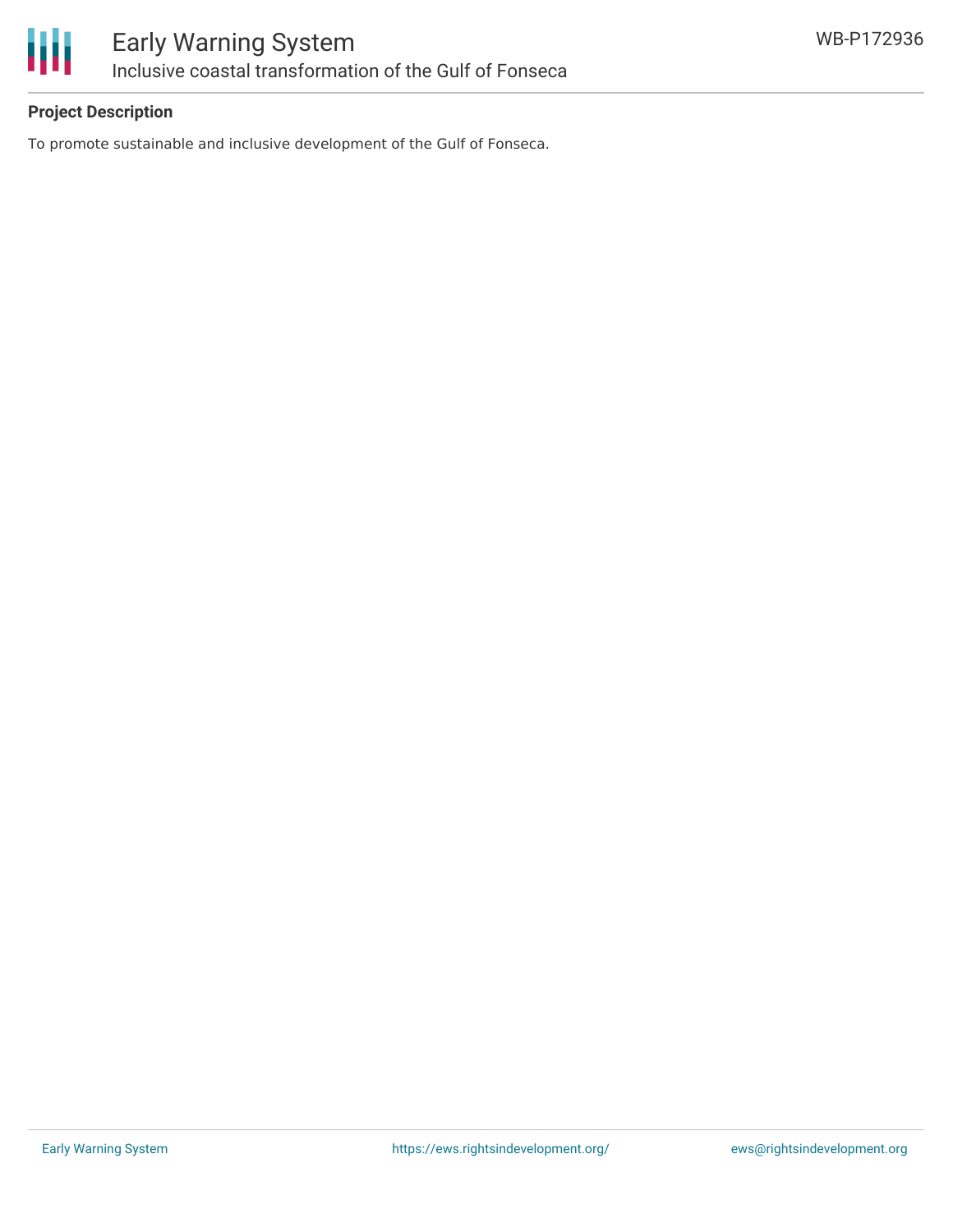

#### **Investment Description**

World Bank (WB)

The investment type was not available at the time of the snapshot.